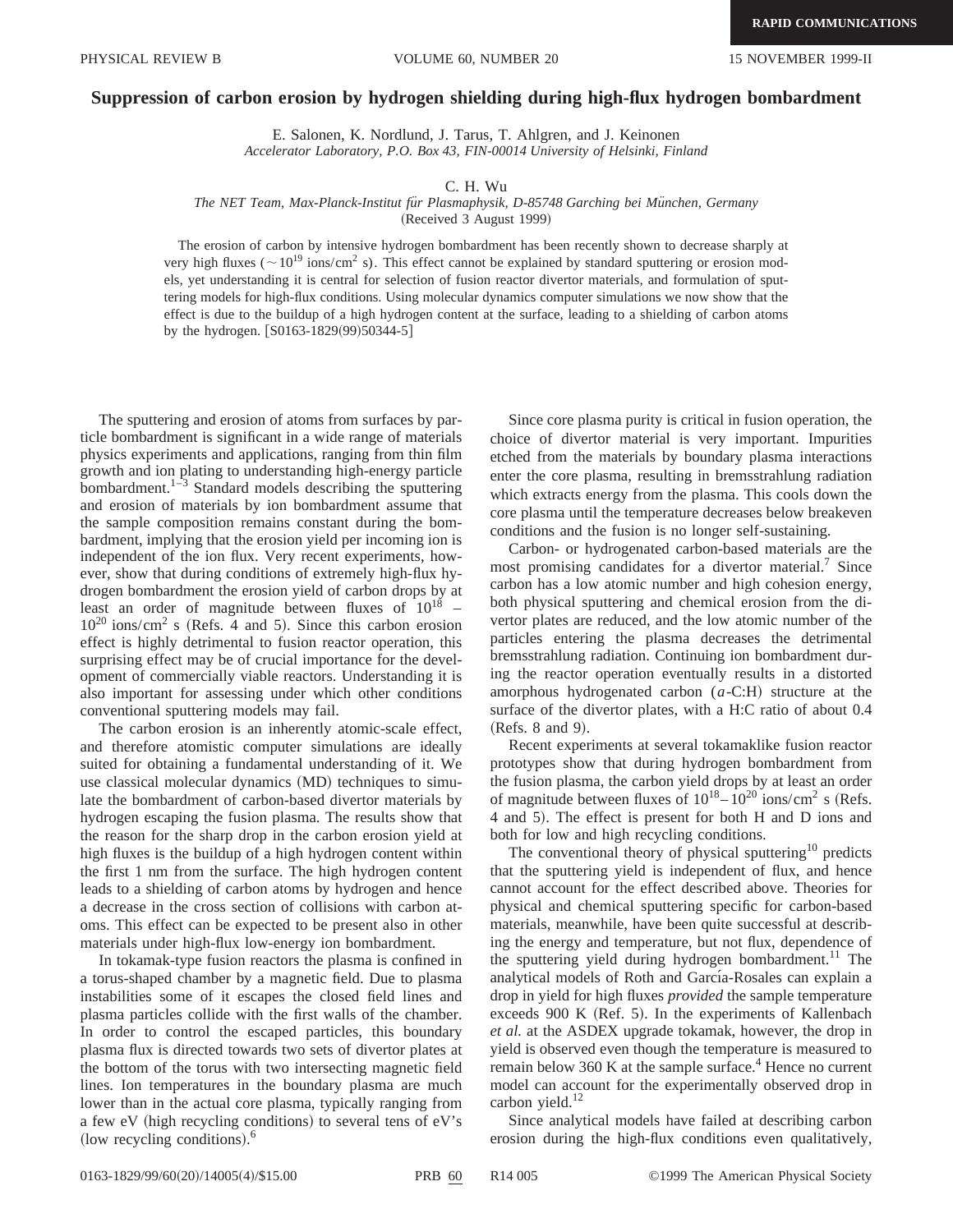we use another approach. We simulate the hydrogen bombardment effects using classical molecular dynamics simulations of ions<sup>13</sup> impinging on  $a$ -C:H. All hydrogen isotopes  $(H,D,T)$  are used in the simulation cells (for simplicity, in this paper we use *a*-C:H to denote cells containing any of the isotopes). To model the atomic interactions we used two versions of an empirical many-body potential developed by Brenner, parameter set II of the original potential<sup>14</sup> and a later modified formulation.<sup>15</sup> The Brenner potential has been parametrized with a large number of experimental data to describe hydrogen, simple hydrocarbon molecules, and carbon in both the diamond and graphite forms.

Since there is no single, unique *a*-C:H phase, there is neither a well-defined set of data which could be used to test the applicability of the Brenner potential for the present work. We did test the potential by first creating a simulation cell under conditions matching closely the ones used in a quantum mechanical simulation,<sup>16</sup> with the exception that the number of atoms in our cell was 500 instead of 76. Our pair correlation functions showed a good agreement with those found in the quantum mechanical simulations. Under simulations employing different pressure and temperature processing conditions the potential energies, cell densities and  $s p^3/s p^2$  bonding ratios also behaved as expected on the basis of experimental data. The tests indicated that the Brenner potential can be used to describe *a*-C:H for the present purpose.

For computational reasons the simulation cell was kept fairly small, roughly the size of a 15  $A \times 15$  Å $\times 15$  Å cube consisting of 500 atoms. This is large enough for simulations of impacts by low energy ( $\leq 30$  eV) ions on the surface. A hydrogen-carbon ratio of 0.4 was chosen in the cell to match the experimental results. The cell was initially created as a bulk cell, after which a surface was created by removing periodic boundary conditions in the *z* direction, and the bottom layer atoms were fixed. The cell was equilibrated with long  $(30 \text{ ps})$  constant-temperature  $(300 \text{ K})$  runs after the opening of the surface to remove artificially broken bonds.

The plasma bombardment was modeled by creating a H, D, or T ion<sup>13</sup> outside an  $a$ -C:H cell, and assigning it a kinetic energy. Since energy distributions measured at divertor plates in tokamak-type fusion reactors often conform to the Maxwell velocity distribution, $\delta$  the energy was selected randomly within this distribution for some root-mean-square (rms) energy. In the present study we used rms energies of either 1 eV or 10 eV, corresponding to the experimental high-recycling conditions. The ion was assigned a velocity towards the surface with a random off-normal angle between 0° and 20° and a random twist angle. The initial position was chosen so that the incident ion would not impact on the cell too close to the borders, where the temperature was scaled to 300 K to match the experimental value. More details on the general principles of our surface bombardment MD simulations are given in Ref. 17.

We performed three main sets of simulation runs:  $(1)$  cumulative ion bombardment of the  $a$ -C:H surface;  $(2)$  noncumulative bombardment of supersaturated<sup>18</sup> and unsaturated  $a$ -C:H surfaces; and  $(3)$  outgassing simulations of the supersaturated hydrogen content that had built up on the cell surface in the cumulative simulation runs. In the cumulative runs  $(1)$  an ion was shot on the surface and the cascade



FIG. 1. The number and average  $z$  coordinate (depth) of the hydrogen ions in a cumulative run of H bombardment of *a*-C:H. The surface of the cell was at about  $-6.5 \text{ Å}$  and the number of hydrogen atoms at the start of the simulation run was 151. The figure shows a fast hydrogen buildup on the surface leading to supersaturation.

development was followed for 2 ps, after which another ion was shot *on the surface produced in the previous event*. In the noncumulative runs  $(2)$  the same initial cell was used for each ion event. This cell was taken to be either a virgin (unsaturated) *a*-C:H cell, or a supersaturated cell produced in the cumulative runs after at least 1000 bombardment events.

In the first cumulative simulation runs the cell was impinged on by hydrogen with a rms kinetic energy of 1 eV. The high rate of ion incidence  $(1 \text{ ion}/2 \text{ ps})$  led to hydrogen buildup on the cell surface, see Fig. 1. The hydrogen content first increased strongly, but after about 500 impinged ions the content starts to saturate. Between 2000 and 4000 ions the content increases only very slightly. The small increase seen in Fig. 1 results from H-H replacement collisions driving H atoms into unsaturated regions deeper in the *a*-C:H cell.

At the start of the cumulative simulations the predominant hydrogen erosion mechanism was ion reflection from the surface. As the buildup increased, ion reflection decreased and sputtering of hydrogen molecules became more and more frequent. The hydrogen atoms on the surface were loosely bound, with binding energies of about 2.2 eV. Although the impinging ions had very low kinetic energies, they were energetic enough to break hydrogen-carbon bonds and capture hydrogen atoms. Nevertheless, the flux was high enough for the buildup to result in saturation of the hydrogen content on the surface as well as a few  $\overline{A}$  under it (Fig. 1). The impinging hydrogen ions did not penetrate very deep into the cell. Out of the incident ions still residing in the simulation cell at the end of the simulation, 43% were below the original location of the surface, and only 8% were more than 2 Å below the original location of the surface.

No carbon or hydrocarbon sputtering was seen in the 1 eV H simulations. In 10 eV cumulative runs with impinging H and T ions some carbon erosion was observed, but otherwise the hydrogen buildup behavior was similar to that described above.

The noncumulative simulations gave us more precise probabilities for the different erosion mechanisms. A dramatic difference in the carbon yield was observed between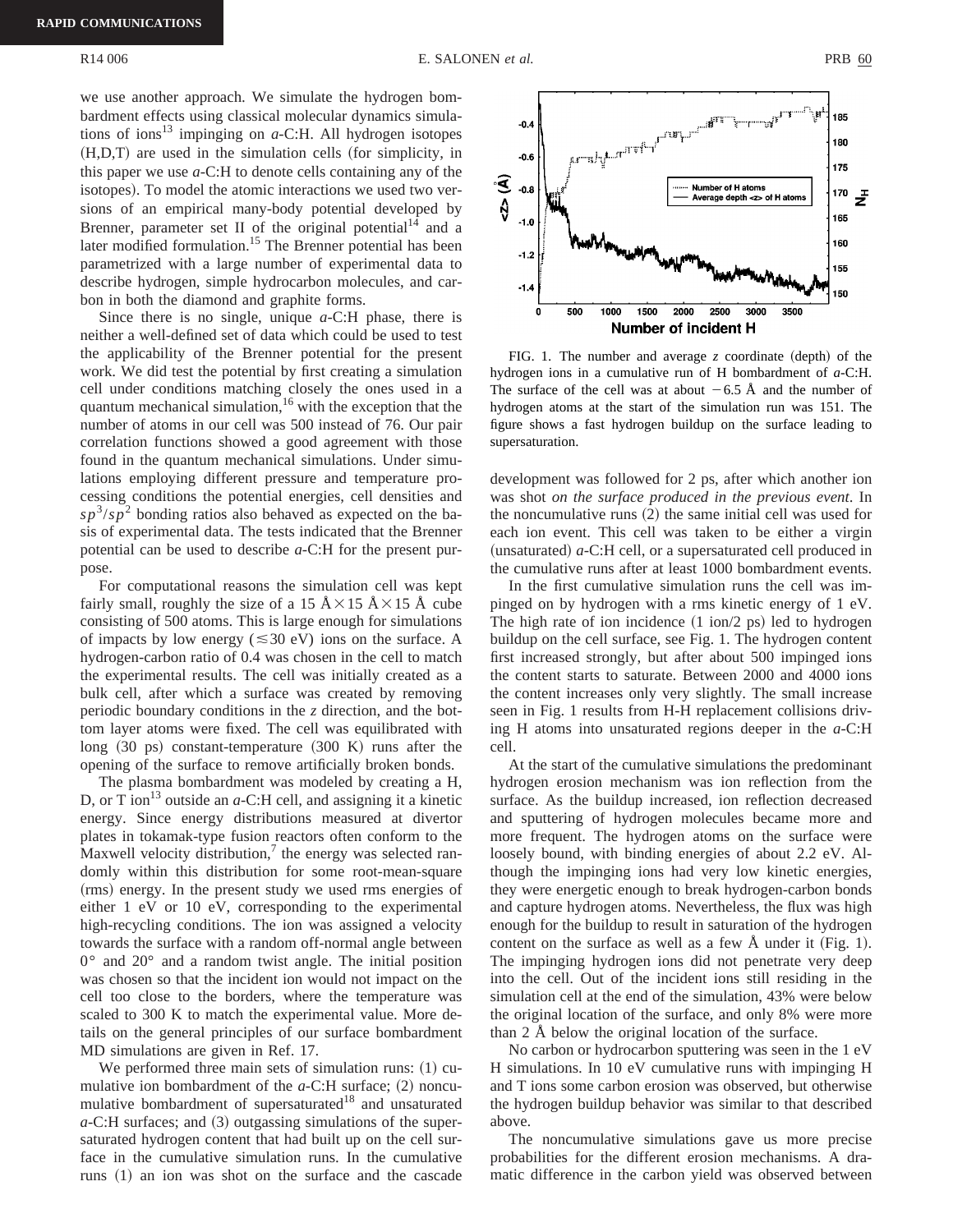

FIG. 2. Illustration of hydrocarbon molecule sputtering from an unsaturated *a*-C:T surface by an incoming T ion. The initial movement direction and impact point of the ion is indicated by the arrow. The light spheres represent carbon atoms and the darker ones T atoms. In the first slide the T ion has entered the sample and is interacting with a carbon chain. It breaks a carbon-carbon bond, leading to the formation of a  $C_2$  compound bound only to tritium atoms. The next three slides  $(160, 180,$  and  $240$  fs) show how the  $C_2T_3$  molecule leaves the sample, along with a nonbonded T atom (Ref. 22).

bombardment of unsaturated and supersaturated *a*-C:H cells. The carbon yield for the unsaturated surface was  $\sim 0.01$ , while for the supersaturated surface it was only  $\sim 0.001$ . This reduction by an order of magnitude is due to the high hydrogen content leading to a decreased carbon collision cross section, namely a shielding of carbon by the hydrogen atoms.

In most of the noncumulative simulations we used tritium cells and ions. From the unsaturated surface the carbon was etched away as simple  $CT_x$  (46%) and  $C_2T_x$  (46%) hydrocarbons along with a small fraction  $(8%)$  of single carbon atoms (cf. Fig. 2). For the supersaturated surfaces the total carbon yield consisted of only 3 molecules: two  $CT_x$  molecules and one  $C_2T_x$  molecule.

Reflection of the incident ion dominated T sputtering with both unsaturated and supersaturated surfaces. The tritium yield per incident ion with an unsaturated surface was 0.54 of which 65% were reflected incident ions and 26% sputtered  $T<sub>2</sub>$  dimers. For a supersaturated surface the tritium yield was much higher, very close to 1.0, and the fraction of reflected ions had decreased to 47% while sputtering of  $T_2$  molecules had increased to 45% of all the etched tritium.

Although some H isotope effects were observed in the bombardment simulations, the effects were relatively small and not consequential for the conclusions of this paper. They will be discussed in detail elsewhere.<sup>19</sup>

The drop of an order of magnitude in the observed C erosion between a virgin and H-supersaturated<sup>18</sup> a-C:H surface is a likely explanation to the experimentally observed decrease in the erosion yield. The reason to the sharp drop is the decreased carbon collision cross section at a surface which has obtained a temporary supersaturation of H atoms due to the extremely high flux involved.

This effect is somewhat similar to the formation of selfsustaining coatings during ion bombardment by segregation of a binary alloy or bilayer.20 In both cases a low-*Z* surface coating is formed, which suppresses the sputtering of a higher-*Z* element deeper in the sample. But the mechanism by which the low-*Z* coating forms is fundamentally different in the two cases. In our case the shielding layer is formed by the bombarding ions themselves, rather than by segregation by one of the sample elements as in the previously described effect.<sup>20</sup>

During thin film growth sputtering yields have in some cases been observed to depend on the rate of particle deposition, $\frac{1}{1}$  which is analogous to the effect observed here in that one of the two bombarding beams appears to form a thin surface supersaturation decreasing the sputtering of the other ion species. Since the material characteristics and bombardment conditions are quite different, however, and no widely applicable theory for the effect of particle deposition rates on sputtering yields exists, the growth effect cannot be directly used to understand the drop in yield of issue here. In fact, this simulation study illustrates that MD methods can be very useful for understanding sputtering and growth effects in systems with anomalous surface composition.

Our noncumulative simulations of H bombardment do not correspond to any given flux, but to the two extreme ends of possible fluxes. The runs with H bombarding the unsaturated surface correspond to very low fluxes, where all supersaturated H atoms at the surface have time to outgas (desorb thermally) before another ion hits the same sample region. On the other hand, the runs with H bombarding a supersaturated surface correspond to very high fluxes, where the supersaturated surface hydrogen does not have time to outgas significantly. The cumulative simulation runs correspond to a flux of  $2 \times 10^{25}$  ions/cm<sup>2</sup> s. Simulations of lower fluxes would require a cumulative run with a longer time interval between consequent incident ions. The fluxes used in experiments<sup>5</sup> would require intervals of the order of microseconds, which is a far too long time scale for MD simulations. In the remainder of this paper we will, however, present an indirect means of assessing the flux dependence of our results.

The correspondence of our result to the experimentally observed drop in yield observed at fluxes of about  $10^{19}$  ions/cm<sup>2</sup> s could be determined by finding the rate at which the supersaturated hydrogen content outgasses from the sample. The drop from a high erosion yield to a lower one will occur around the flux where the outgassing flux equals the incoming hydrogen flux.